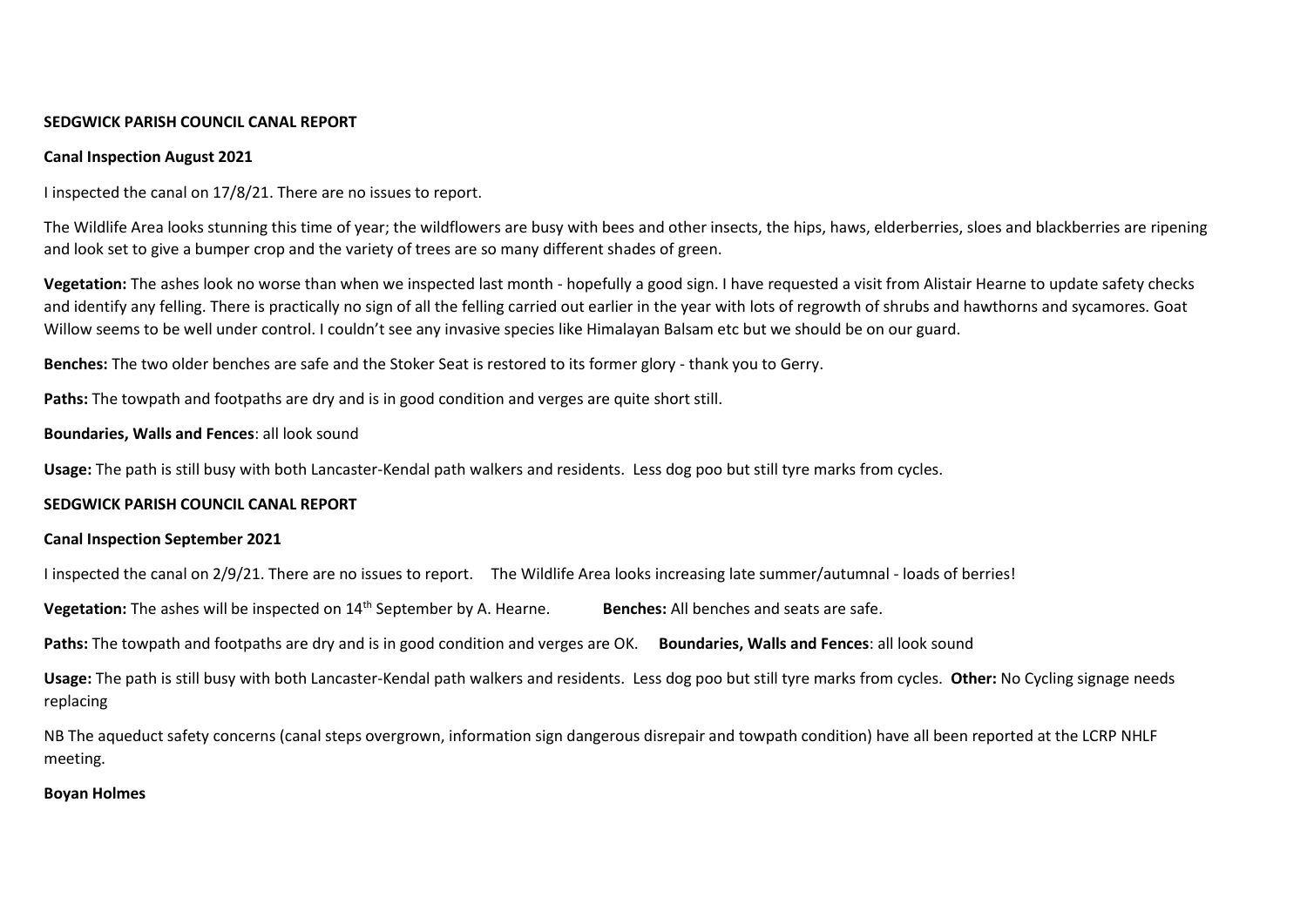| <b>LOCATION</b>  | <b>POST</b><br><b>CODE</b> | <b>COORDINATES</b> | <b>FAULT</b>        | <b>CCC STATUS</b>                    | <b>Comments</b>                                                                                                                                                                                                                                                                              |
|------------------|----------------------------|--------------------|---------------------|--------------------------------------|----------------------------------------------------------------------------------------------------------------------------------------------------------------------------------------------------------------------------------------------------------------------------------------------|
| <b>Back Lane</b> | LA8<br>0JX                 |                    | Pothole             | Completed<br>03/08<br>Reported 16/07 | <b>UPDATE 03/08 - works completed</b><br>Submitted 2019                                                                                                                                                                                                                                      |
| <b>Back Lane</b> | LA8<br>0 <sup>N</sup>      |                    | Missing sign        | Reported 16/07                       | UPDATE 08/09 - chased Doug Rathbone for an update<br><b>UPDATE 23/07 - Doug Rathbone will query with</b><br>Jude@timfarron.co.uk<br>UPDATE 23/07 - CCC advised 23/07 this is the responsibility<br>of SLDC<br>Submitted 2019                                                                 |
| <b>Back Lane</b> |                            |                    | Speeding<br>traffic | Reported 16/07                       | 1. Enquiry Complete - 15/10/2020<br>2. V Upton investigating signage for pedestrian crossing<br>3. Request for consideration for 20mph speed limit was<br>refused - CRASH Committee Jan 2021<br>4. Cyclist safety signage to be installed Jan 2021 approved -<br>CRASH Committee/ PC Jackson |
| <b>Back Lane</b> |                            |                    | Grass verges        |                                      | <b>UPDATE 26/07 Doug Rathbone hoping to meet with</b><br>Helen Karaaslan of CCC Highways (see meeting notes<br>attached)<br>UPDATE 23/07 V Upton email - not high priority, will not be<br>programmed anytime soon                                                                           |